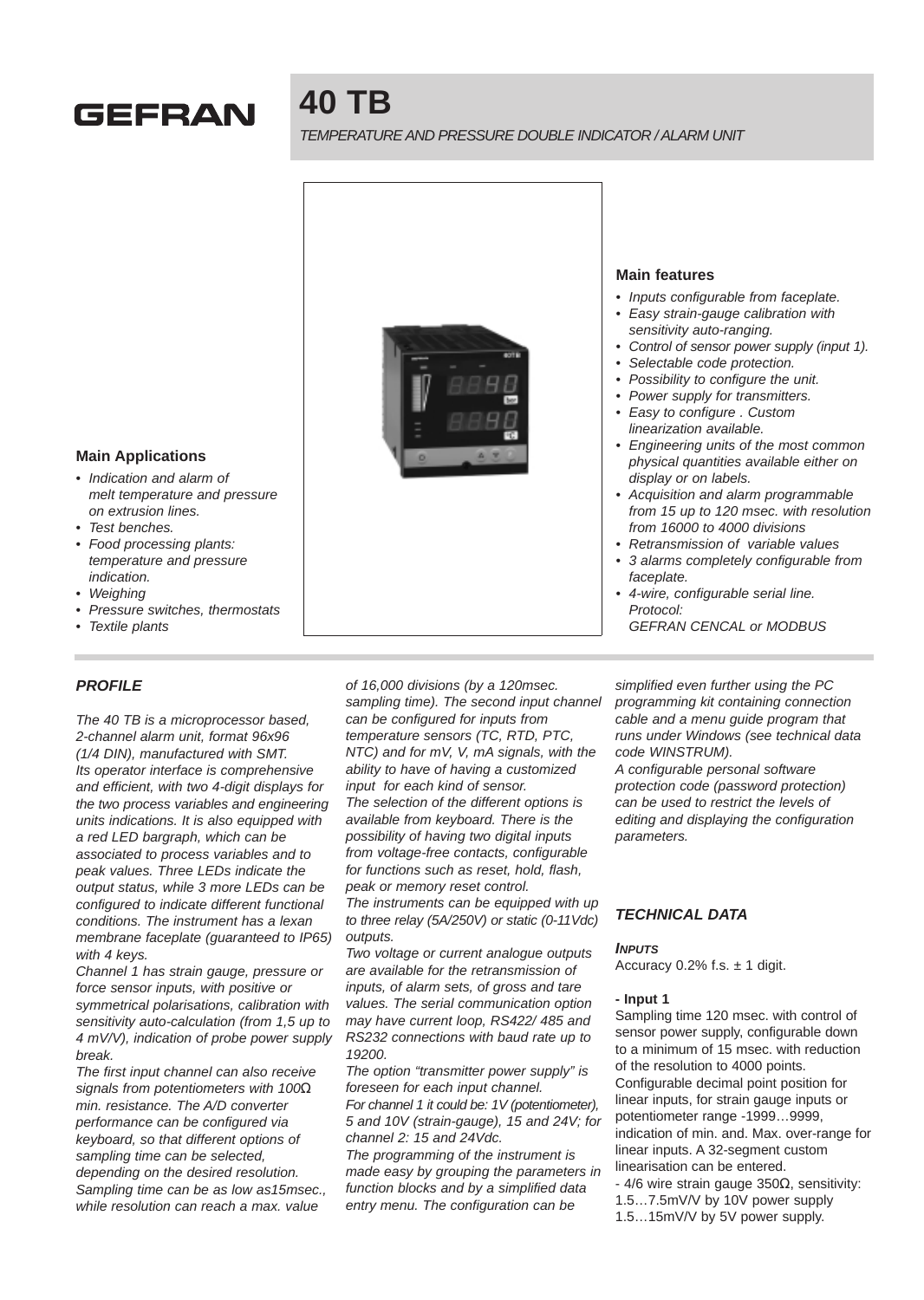Positive or symmetrical polarisation and calibration that automatically calculates the sensitivity.

- Potentiometer supply 1.2V >100Ω

-Current 0…20mA, 4…20mA, Ri= 50Ω.

## **- Input 2**

Sampling time 120 msec. for temperature sensors, for linear inputs, configurable down to a minimum of 15 msec. with reduction of resolution to 4000 steps. Configurable decimal point position for linear inputs, for TC, RTD, PTC, NTC inputs only one decimal point is allowed in the maximum display range of -199.9…999.9.

Indication of open circuit thermocouple or RTD, PTC, NTC in open or short circuit, indication of over- and under-range for linear inputs.

## **TC – Thermocouple**

Cold junction auto-compensation. **J** (Fe-CuNi) 0...1000°C / 32...1832°F **K** (NiCr-Ni) 0...1300°C / 32...2372°F **R** (Pt13Rh-Pt) 0...1750°C / 32...3182°F **S** (Pt10Rh-Pt) 0...1750°C / 32...3182°F **T** (Cu-CuNi) -200...400°C / -328...752°F **B** (Pt30Rh-Pt6Rh) 44...1800°C / 111...3272°F **E** (NiCr-CuNi) -100...750°C / -148...1382°F **N** (NiCrSi-NiSi) 0...1300°C / 32...2372°F (**Ni-Ni18Mo**) 0...1100°C / 32...2012°F **L-GOST** (NiCr-CuNi) 0...600°C / 32...1112°F **U** ( ) -200...400°C / -328...752°F **G** ( ) 0...2300°C / 32...4172°F **D** ( ) 0...2300°C / 32...4172°F **C** ( ) 0...2300°C / 32...4172°F **Custom** -1999...9999

#### **RTD 3 wires**

**Pt100** -200...600°C / -328...1112°F **JPt100** -200...600°C / -328...1112°F

#### **PTC**

990Q 25°C -55...120°C / -67...248°F

## **FACEPLATE DESCRIPTION**

- **A** Indication of input 1 variable, 13mm high digits, red LED display.
- **B** Indication of input 2 variable,
- 13mm high digits, red LED display. **C** - "Function" key
- 
- **D** "Lower" key
- **E** "Raise" key
- **F** Configurable function key (CAL standard)
- **G** Indication of CAL, ZERO, REM, red LED display
- **H** Indication of Out1, Out2, Out3 alarms, red LED display.
- **I** Label for engineering units

**NTC** 1 KΩ 25°C -10...70°C / 14...158°F

#### **DC – Linear**

With scale configurable within the limits: -1999...9999 (4 digits) 0...60mV / 12...60mV 0...10V / 2...10V 0...5V / 1...5V 0...1V / 0.2...1V 0...20mA / 4...20mA Input impedance for voltage signals Ri>500Ω for V ≤ 1V; Ri >20KΩ for V > 1V, for current signals:  $\text{Ri} = 50\Omega$ . A 32-segment configurable linearisation can be used.

#### **Digital**

2 inputs from contact free of potential. The function is selectable among stored alarm reset, hold, flash, zero, selection of peak value (minimum, maximum, or peak-to-peak).

## **OUTPUT**

Relay with NO(NC) contacts 5A, 250V cosϕ=1. Three alarms configurable as output to calibrate 6-wire strain-gauge probes.

#### **Analogue retransmission** 1500V Isolation

- 2 configurable retransmission analogue outputs.

- Range configurable from keyboard. - 0…10Vdc; 0/4…20mA configurable outputs.

- Resolution 4000 steps.

## **SERIAL LINK**

4-wire, optoisolated. Passive current loop configurable interface (1200 bauds), RS232 and RS422/485 (1200, 2400, 4800, 9600, 19200 bauds) Protocol: GEFRAN, CENCAL or MODBUS.

## **POWER SUPPLY**

Standard: 100...240Vac/dc ±10% On demand: 20…27Vac/dc ±10% 50/60Hz; 12VA max. Protected by an internal fuse (not replaceable by the operator).

## **SENSOR POWER SUPPLY (VS)**

1.2Vdc for potentiometer > 100 $\Omega$ 5Vdc, 10Vdc max 120mA for strain-gauge Available for input 1 (Terminal 11).

## **TRANSMITTER POWER SUPPLY (VT)**

24Vdc ±10% max. 50mA 15Vdc ±10% max. 80mA Available for input 1 (Terminal 11) and input 2 (Terminal 3).

## **AMBIENT CONDITIONS**

**Working temperature range:** 0...50°C **Storage temperature range:** -20...70°C **Humidity:** 20...85% HR non condensing

## **ALARMS**

- 3 alarm points configurable as absolute, relative, with direct or inverse function. - Alarm points with configurable limits on

the whole selected scale.

- The hysteresis of each alarm is

configurable individually.

- Alarm masking with exclusion on power up, with memory, delay and minimum alarm/intervention time.

- Alarms can be associated to single inputs, either as "OR" or "AND".

#### **WEIGHT**

Full version: 600g



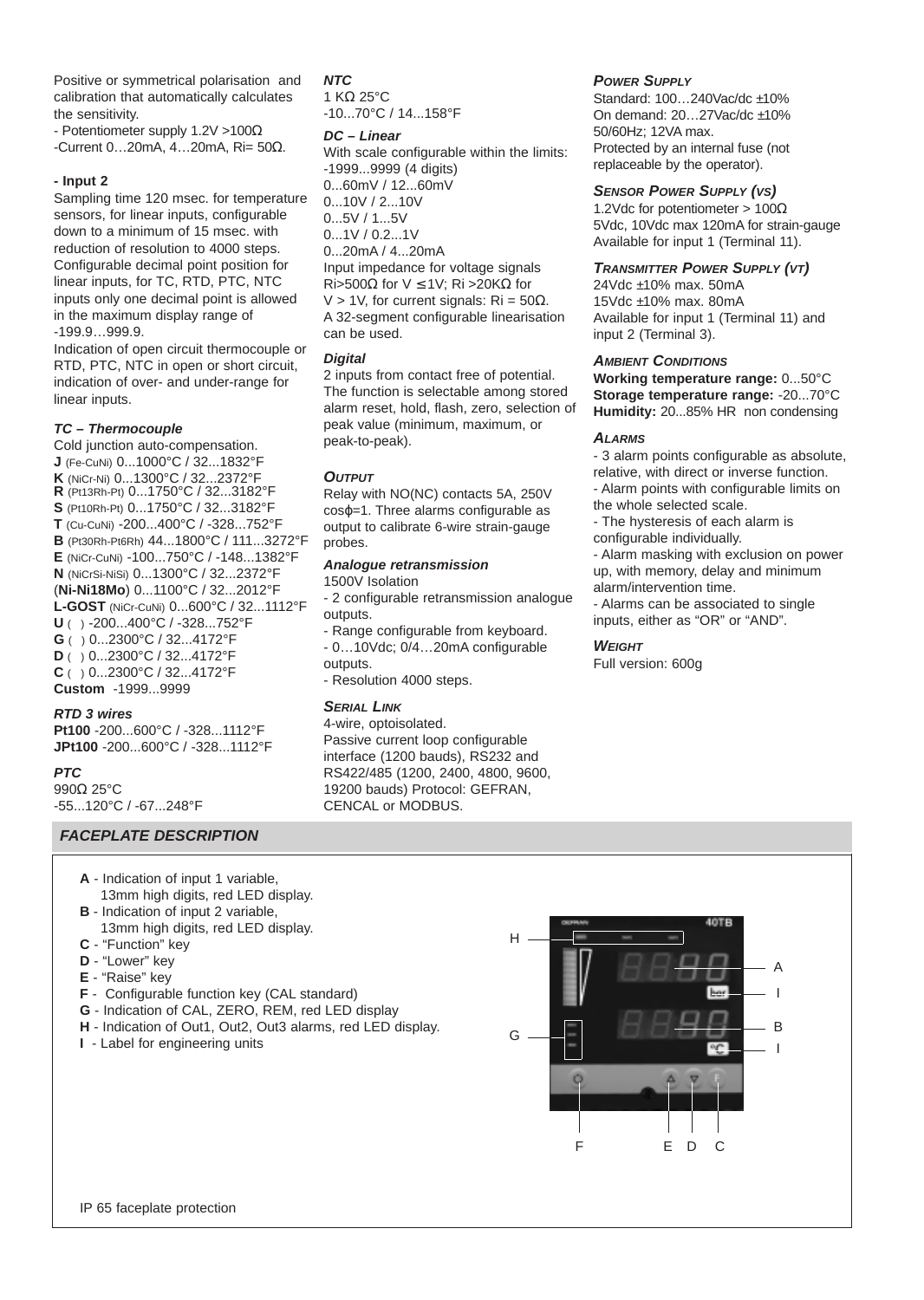# **DIMENSIONS AND CUT-OUT**